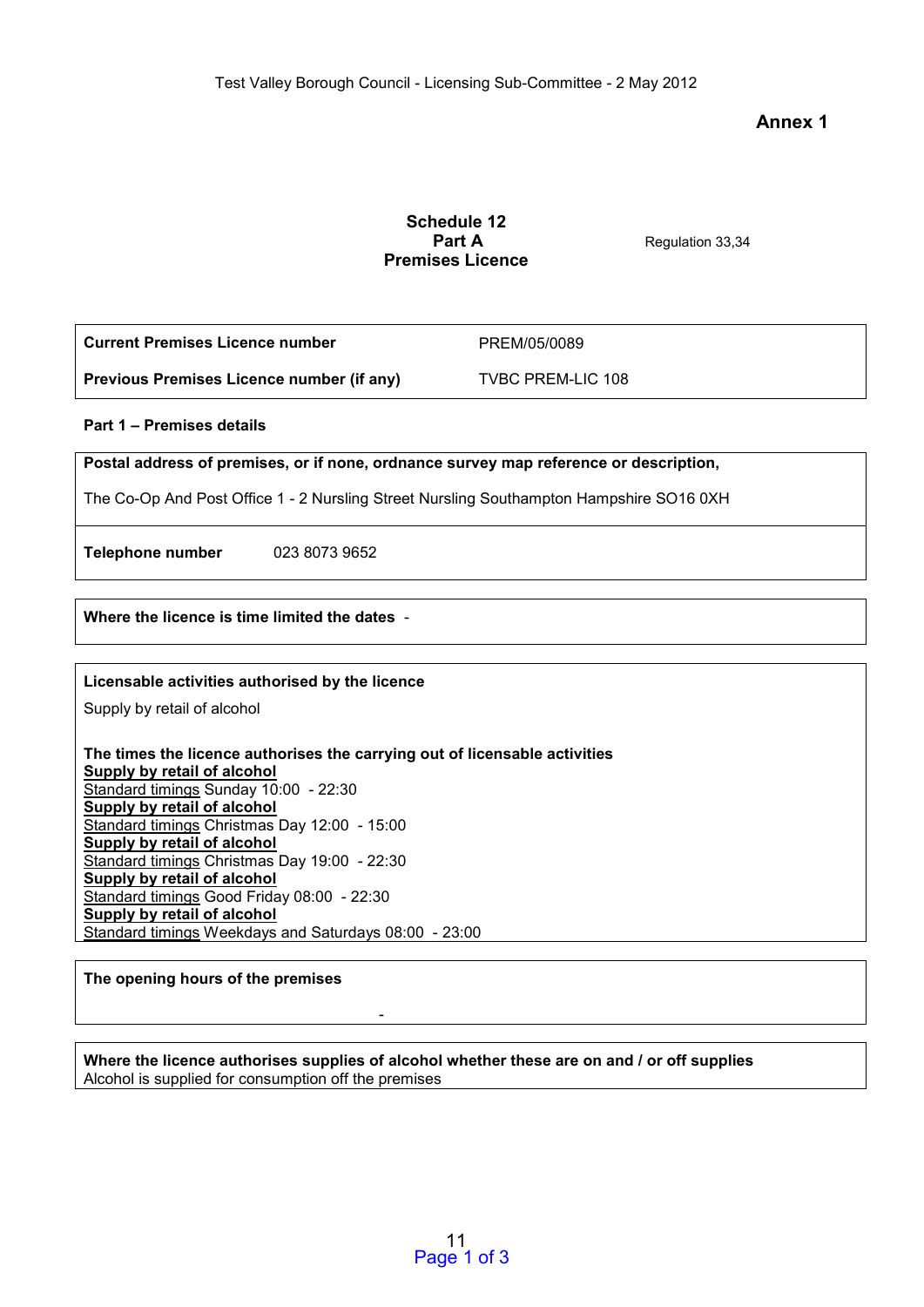## **Part 2**

#### **Name, (registered) address, telephone number and email (where relevant) of holder of premises licence**

The Co-operative Group Food Limited New Century House **Manchester** M60 4ES

**Registered number of holder, for example company number, charity number (where applicable)**  26715R

**Name, address and telephone number of designated premises supervisor where the premises licence authorises for the supply of alcohol** 

Removed to comply with Data Protection legislation

**Personal licence number and issuing authority of personal licence held by designated premises supervisor where the premises licence authorises for the supply of alcohol** 

Personal Licence Number: 200500089/06SPEC Licensing Authority: Eastleigh Borough Council

This premises licence is issued by Test Valley Borough Council as licensing authority under part 3 of the Licensing Act 2003 and regulations made thereunder

Date licence originally granted 26th day of October 2005 Date this licence printed 12 October 2011

Test Valley Borough Council Beech Hurst Weyhill Road Andover Hampshire SP10 3AJ